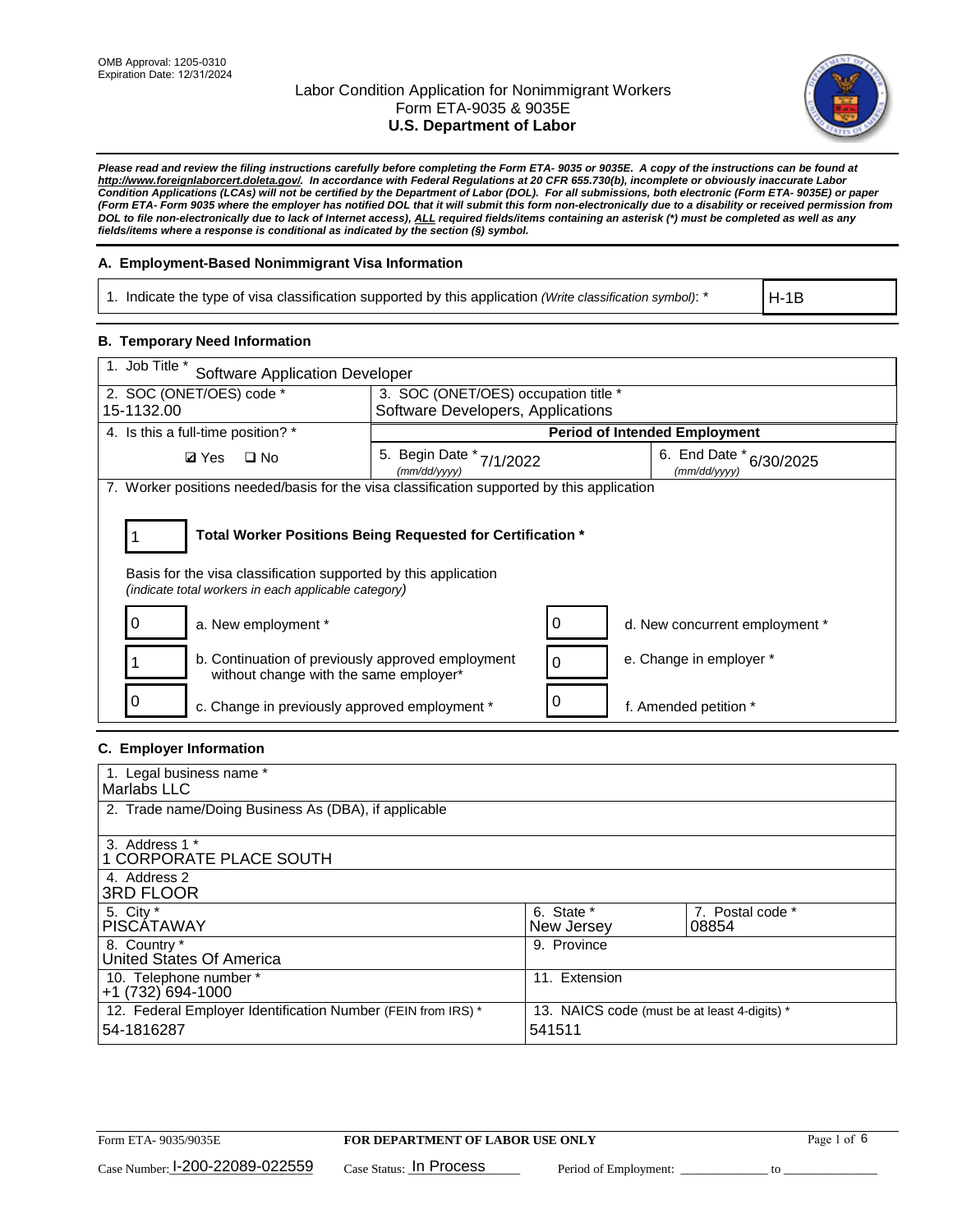

## **D. Employer Point of Contact Information**

**Important Note**: The information contained in this Section must be that of an employee of the employer who is authorized to act on behalf of the employer in labor certification matters. The information in this Section must be different from the agent or attorney information listed in Section E, unless the attorney is an employee of the employer.

| 1. Contact's last (family) name *               | 2. First (given) name * |                          | 3. Middle name(s)         |
|-------------------------------------------------|-------------------------|--------------------------|---------------------------|
| Vidyadharan                                     | Sanjay                  |                          |                           |
| 4. Contact's job title *<br>Chief Legal Officer |                         |                          |                           |
| 5. Address 1 *<br>1 CORPORATE PLACE SOUTH       |                         |                          |                           |
| 6. Address 2<br>3RD FLOOR                       |                         |                          |                           |
| 7. City $*$<br><b>PISCÁTAWAY</b>                |                         | 8. State *<br>New Jersey | 9. Postal code *<br>08854 |
| 10. Country *<br>United States Of America       |                         | 11. Province             |                           |
| 12. Telephone number *                          | 13. Extension           | 14. E-Mail address       |                           |
| +1 (732) 694-1000                               | 1600                    | sanjay@marlabs.com       |                           |

## **E. Attorney or Agent Information (If applicable)**

**Important Note**: The employer authorizes the attorney or agent identified in this section to act on its behalf in connection with the filing of this application.

| 1. Is the employer represented by an attorney or agent in the filing of this application? *<br>If "Yes," complete the remainder of Section E below. |                         |              |                               |                   | $\square$ Yes                                        | <b>ØNo</b> |
|-----------------------------------------------------------------------------------------------------------------------------------------------------|-------------------------|--------------|-------------------------------|-------------------|------------------------------------------------------|------------|
| 2. Attorney or Agent's last (family) name §                                                                                                         | 3. First (given) name § |              |                               | 4. Middle name(s) |                                                      |            |
| 5. Address 1 §                                                                                                                                      |                         |              |                               |                   |                                                      |            |
| 6. Address 2                                                                                                                                        |                         |              |                               |                   |                                                      |            |
| 7. City §                                                                                                                                           |                         | 8. State §   |                               |                   | 9. Postal code §                                     |            |
| 10. Country §                                                                                                                                       |                         | 11. Province |                               |                   |                                                      |            |
| 12. Telephone number §                                                                                                                              | 13. Extension           |              | 14. E-Mail address            |                   |                                                      |            |
| 15. Law firm/Business name §                                                                                                                        |                         |              | 16. Law firm/Business FEIN §  |                   |                                                      |            |
| 17. State Bar number (only if attorney) §                                                                                                           |                         |              | standing (only if attorney) § |                   | 18. State of highest court where attorney is in good |            |
| 19. Name of the highest State court where attorney is in good standing (only if attorney) §                                                         |                         |              |                               |                   |                                                      |            |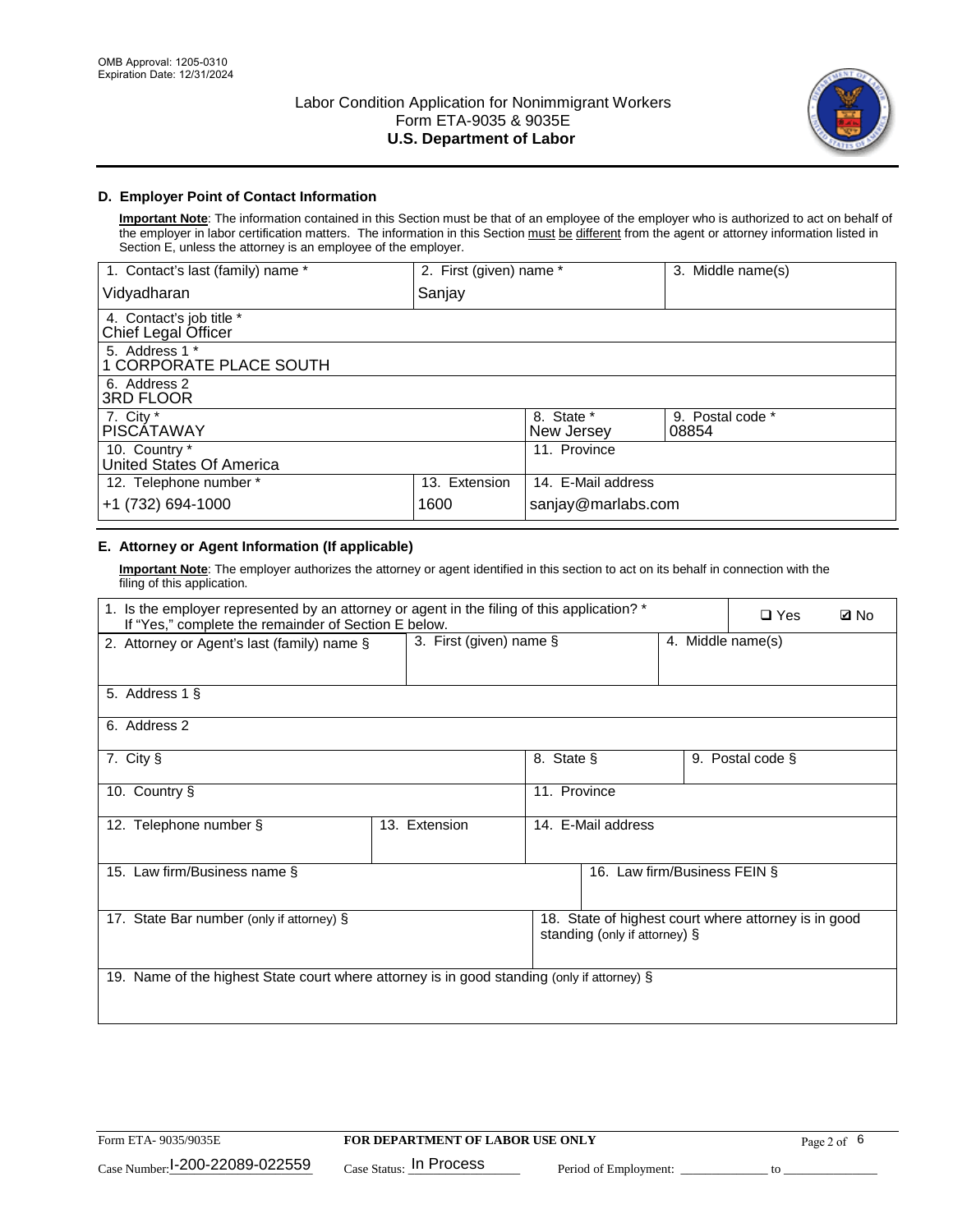

#### **F. Employment and Wage Information**

**Important Note**: The employer must define the intended place(s) of employment with as much geographic specificity as possible. Each intended place(s) of employment listed below must be the worksite or physical location where the work will actually be performed and cannot be a P.O. Box. The employer must identify all intended places of employment, including those of short duration, on the LCA. 20 CFR 655.730(c)(5). If the employer is submitting this form non-electronically and the work is expected to be performed in more than one location, an attachment must be submitted in order to complete this section. An employer has the option to use either a single Form ETA-9035/9035E or multiple forms to disclose all intended places of employment. If the employer has more than ten (10) intended places of employment at the time of filing this application, the employer must file as many additional LCAs as are necessary to list all intended places of employment. See the form instructions for further information about identifying all intended places of employment.

### a.*Place of Employment Information* 1

|                                                                              | 1. Enter the estimated number of workers that will perform work at this place of employment under<br>the LCA.*                 |  |                                          |                      |                          |              |  |
|------------------------------------------------------------------------------|--------------------------------------------------------------------------------------------------------------------------------|--|------------------------------------------|----------------------|--------------------------|--------------|--|
|                                                                              | 2. Indicate whether the worker(s) subject to this LCA will be placed with a secondary entity at this<br>place of employment. * |  |                                          |                      | <b>Ø</b> Yes             | $\square$ No |  |
|                                                                              | 3. If "Yes" to question 2, provide the legal business name of the secondary entity. §                                          |  |                                          |                      |                          |              |  |
|                                                                              | <b>United Airlines</b>                                                                                                         |  |                                          |                      |                          |              |  |
|                                                                              | 4. Address 1 *<br>120 Draco St                                                                                                 |  |                                          |                      |                          |              |  |
|                                                                              | 5. Address 2                                                                                                                   |  |                                          |                      |                          |              |  |
|                                                                              | 6. City $*$<br>7. County *<br>Williamson<br>Georgetown                                                                         |  |                                          |                      |                          |              |  |
| 8. State/District/Territory *<br>Texas                                       |                                                                                                                                |  | 9. Postal code *<br>78628                |                      |                          |              |  |
| 10. Wage Rate Paid to Nonimmigrant Workers *<br>10a. Per: (Choose only one)* |                                                                                                                                |  |                                          |                      |                          |              |  |
|                                                                              | From $\frac{1}{5}$ 90800 00<br>To: $$$                                                                                         |  | □ Hour □ Week □ Bi-Weekly □ Month 回 Year |                      |                          |              |  |
| 11. Prevailing Wage Rate *<br>11a. Per: (Choose only one)*                   |                                                                                                                                |  |                                          |                      |                          |              |  |
|                                                                              | 90750 00<br>$\mathbf{\hat{S}}$                                                                                                 |  | □ Hour □ Week □ Bi-Weekly □ Month 回 Year |                      |                          |              |  |
|                                                                              | Questions 12-14. Identify the source used for the prevailing wage (PW) (check and fully complete only one): *                  |  |                                          |                      |                          |              |  |
| 12.<br>$\mathcal{L}_{\mathcal{A}}$                                           | A Prevailing Wage Determination (PWD) issued by the Department of Labor                                                        |  |                                          |                      | a. PWD tracking number § |              |  |
| 13.<br>$\boxed{\checkmark}$                                                  | A PW obtained independently from the Occupational Employment Statistics (OES) Program                                          |  |                                          |                      |                          |              |  |
|                                                                              | a. Wage Level (check one): §                                                                                                   |  |                                          | b. Source Year §     |                          |              |  |
|                                                                              | ☑ ॥<br>□⊥<br>$\square$ $\square$<br>$\Box$ IV<br>$\Box$ N/A                                                                    |  |                                          | 7/1/2021 - 6/30/2022 |                          |              |  |
| 14.                                                                          | A PW obtained using another legitimate source (other than OES) or an independent authoritative source                          |  |                                          |                      |                          |              |  |
|                                                                              | a. Source Type (check one): §<br>$\Box$ CBA<br>$\Box$ DBA<br>$\Box$ SCA<br>$\Box$ Other/ PW Survey                             |  |                                          | b. Source Year §     |                          |              |  |
|                                                                              | c. If responded "Other/ PW Survey" in question 14.a, enter the name of the survey producer or publisher §                      |  |                                          |                      |                          |              |  |
|                                                                              | d. If responded "Other/ PW Survey" in question 14.a, enter the title or name of the PW survey §                                |  |                                          |                      |                          |              |  |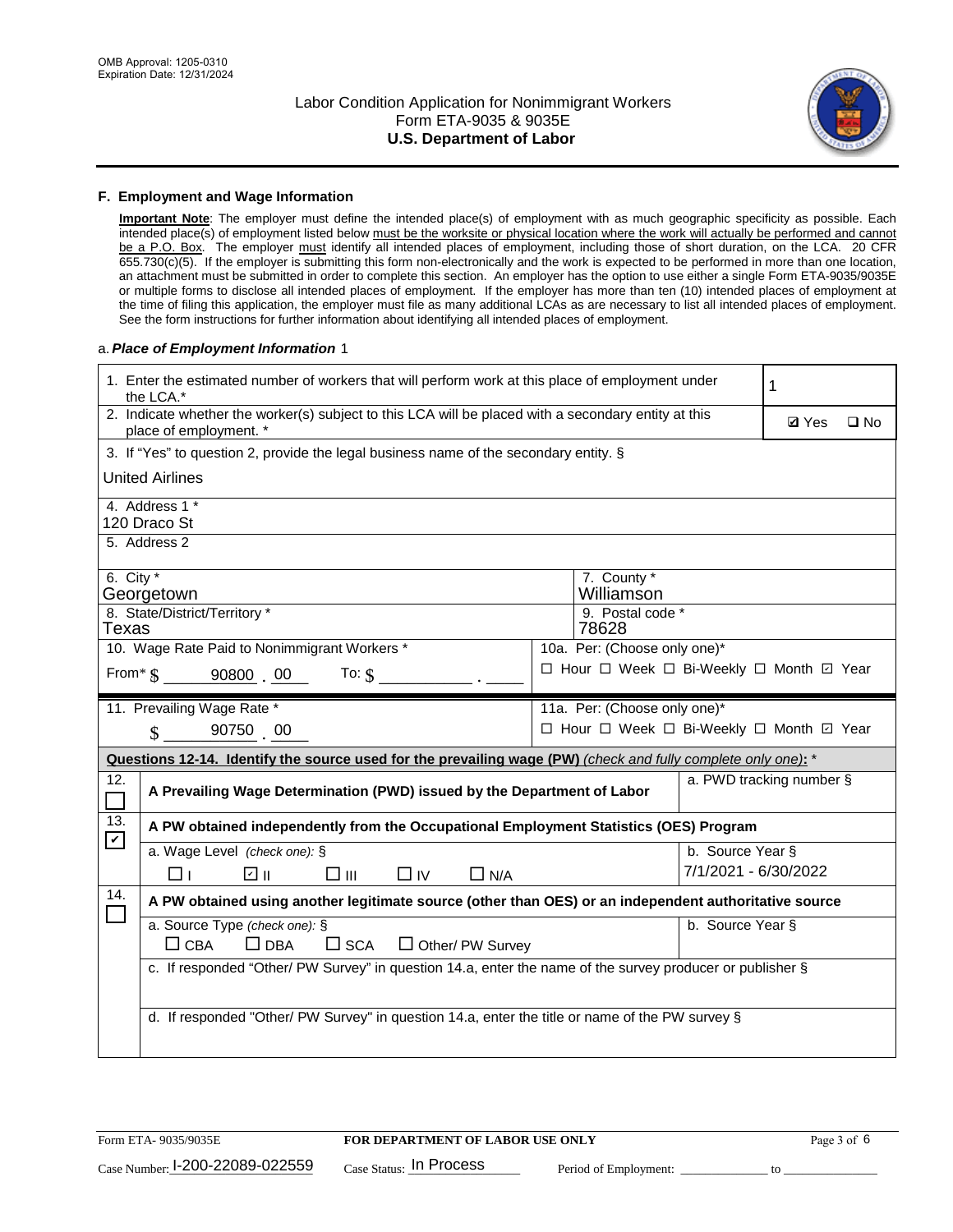

# **G. Employer Labor Condition Statements**

! *Important Note:* In order for your application to be processed, you MUST read Section G of the Form ETA-9035CP - General Instructions for the 9035 & 9035E under the heading "Employer Labor Condition Statements" and agree to all four (4) labor condition statements summarized below:

- (1) **Wages:** The employer shall pay nonimmigrant workers at least the prevailing wage or the employer's actual wage, whichever is higher, and pay for non-productive time. The employer shall offer nonimmigrant workers benefits and eligibility for benefits provided as compensation for services on the same basis as the employer offers to U.S. workers. The employer shall not make deductions to recoup a business expense(s) of the employer including attorney fees and other costs connected to the performance of H-1B, H-1B1, or E-3 program functions which are required to be performed by the employer. This includes expenses related to the preparation and filing of this LCA and related visa petition information. 20 CFR 655.731;
- (2) **Working Conditions:** The employer shall provide working conditions for nonimmigrants which will not adversely affect the working conditions of workers similarly employed. The employer's obligation regarding working conditions shall extend for the duration of the validity period of the certified LCA or the period during which the worker(s) working pursuant to this LCA is employed by the employer, whichever is longer. 20 CFR 655.732;
- (3) **Strike, Lockout, or Work Stoppage:** At the time of filing this LCA, the employer is not involved in a strike, lockout, or work stoppage in the course of a labor dispute in the occupational classification in the area(s) of intended employment. The employer will notify the Department of Labor within 3 days of the occurrence of a strike or lockout in the occupation, and in that event the LCA will not be used to support a petition filing with the U.S. Citizenship and Immigration Services (USCIS) until the DOL Employment and Training Administration (ETA) determines that the strike or lockout has ended. 20 CFR 655.733; and
- (4) **Notice:** Notice of the LCA filing was provided no more than 30 days before the filing of this LCA or will be provided on the day this LCA is filed to the bargaining representative in the occupation and area of intended employment, or if there is no bargaining representative, to workers in the occupation at the place(s) of employment either by electronic or physical posting. This notice was or will be posted for a total period of 10 days, except that if employees are provided individual direct notice by e-mail, notification need only be given once. A copy of the notice documentation will be maintained in the employer's public access file. A copy of this LCA will be provided to each nonimmigrant worker employed pursuant to the LCA. The employer shall, no later than the date the worker(s) report to work at the place(s) of employment, provide a signed copy of the certified LCA to the worker(s) working pursuant to this LCA. 20 CFR 655.734.

1. **I have read and agree to** Labor Condition Statements 1, 2, 3, and 4 above and as fully explained in Section G of the Form ETA-9035CP – General Instructions for the 9035 & 9035E and the Department's regulations at 20 CFR 655 Subpart H. \*

**Ø**Yes ロNo

### **H. Additional Employer Labor Condition Statements –H-1B Employers ONLY**

!**Important Note***:* In order for your H-1B application to be processed, you MUST read Section H – Subsection 1 of the Form ETA 9035CP – General Instructions for the 9035 & 9035E under the heading "Additional Employer Labor Condition Statements" and answer the questions below.

#### *a. Subsection 1*

| 1. At the time of filing this LCA, is the employer H-1B dependent? §                                                                                                                                                                           |                                                                                                     | ⊡ Yes | $\square$ No |              |
|------------------------------------------------------------------------------------------------------------------------------------------------------------------------------------------------------------------------------------------------|-----------------------------------------------------------------------------------------------------|-------|--------------|--------------|
| 2. At the time of filing this LCA, is the employer a willful violator? $\S$                                                                                                                                                                    |                                                                                                     |       | ⊡ No         |              |
| 3. If "Yes" is marked in questions H.1 and/or H.2, you must answer "Yes" or "No" regarding<br>whether the employer will use this application ONLY to support H-1B petitions or extensions of<br>status for exempt H-1B nonimmigrant workers? § |                                                                                                     |       | $\Box$ No    |              |
| 4. If "Yes" is marked in question H.3, identify the statutory basis for the<br>exemption of the H-1B nonimmigrant workers associated with this<br>LCA. §                                                                                       | □ \$60,000 or higher annual wage<br>□ Master's Degree or higher in related specialty<br>$\Box$ Both |       |              |              |
| H-1B Dependent or Willful Violator Employers -Master's Degree or Higher Exemptions ONLY                                                                                                                                                        |                                                                                                     |       |              |              |
| 5. Indicate whether a completed Appendix A is attached to this LCA covering any H-1B<br>nonimmigrant worker for whom the statutory exemption will be based <b>ONLY</b> on attainment of a<br>Master's Degree or higher in related specialty. § |                                                                                                     |       | ⊟ No         | <b>Q</b> N/A |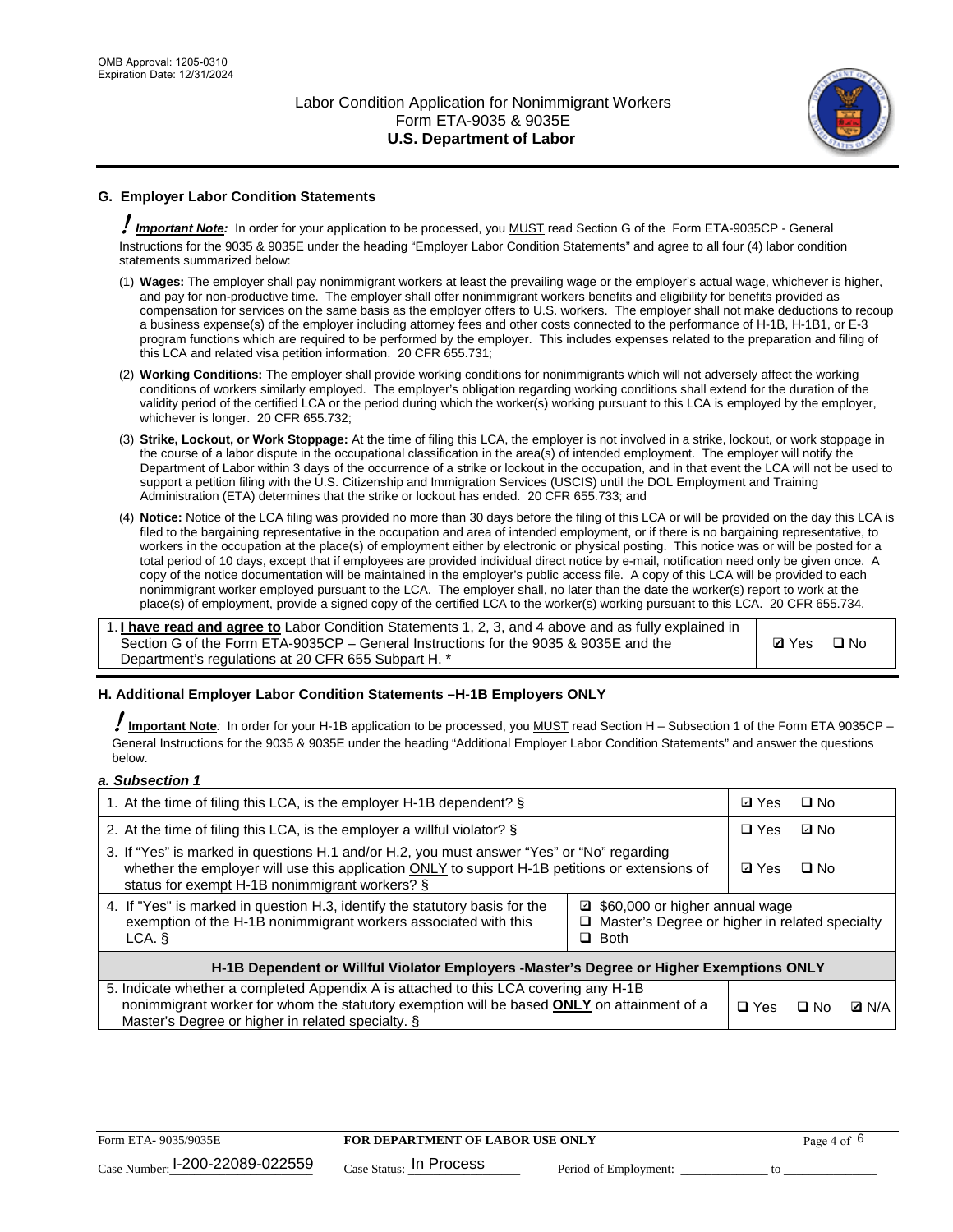

**If you marked "Yes" to questions H.a.1 (H-1B dependent) and/or H.a.2 (H-1B willful violator) and "No" to question H.a.3 (exempt H-1B nonimmigrant workers), you MUST read Section H – Subsection 2 of the Form ETA 9035CP – General Instructions for the 9035 & 9035E under the heading "Additional Employer Labor Condition Statements" and indicate your agreement to all three (3) additional statements summarized below.**

#### *b. Subsection 2*

- A. **Displacement:** An H-1B dependent or willful violator employer is prohibited from displacing a U.S. worker in its own workforce within the period beginning 90 days before and ending 90 days after the date of filing of the visa petition. 20 CFR 655.738(c);
- B. **Secondary Displacement:** An H-1B dependent or willful violator employer is prohibited from placing an H-1B nonimmigrant worker(s) with another/secondary employer where there are indicia of an employment relationship between the nonimmigrant worker(s) and that other/secondary employer (thus possibly affecting the jobs of U.S. workers employed by that other employer), unless and until the employer subject to this LCA makes the inquiries and/or receives the information set forth in 20 CFR 655.738(d)(5) concerning that other/secondary employer's displacement of similarly employed U.S. workers in its workforce within the period beginning 90 days before and ending 90 days after the date of such placement. 20 CFR 655.738(d). Even if the required inquiry of the secondary employer is made, the H-1B dependent or willful violator employer will be subject to a finding of a violation of the secondary displacement prohibition if the secondary employer, in fact, displaces any U.S. worker(s) during the applicable time period; and
- C. **Recruitment and Hiring:** Prior to filing this LCA or any petition or request for extension of status for nonimmigrant worker(s) supported by this LCA, the H-1B dependent or willful violator employer must take good faith steps to recruit U.S. workers for the job(s) using procedures that meet industry-wide standards and offer compensation that is at least as great as the required wage to be paid to the nonimmigrant worker(s) pursuant to 20 CFR 655.731(a). The employer must offer the job(s) to any U.S. worker who applies and is equally or better qualified for the job than the nonimmigrant worker. 20 CFR 655.739.

| 6. I have read and agree to Additional Employer Labor Condition Statements A, B, and C above and |       |           |
|--------------------------------------------------------------------------------------------------|-------|-----------|
| as fully explained in Section H – Subsections 1 and 2 of the Form ETA 9035CP – General           | □ Yes | $\Box$ No |
| Instructions for the 9035 & 9035E and the Department's regulations at 20 CFR 655 Subpart H. §    |       |           |

### **I. Public Disclosure Information**

! **Important Note***:* You must select one or both of the options listed in this Section.

| 1. Public disclosure information in the United States will be kept at: * |  |  |  |  |  |  |  |
|--------------------------------------------------------------------------|--|--|--|--|--|--|--|
|--------------------------------------------------------------------------|--|--|--|--|--|--|--|

**sqrt** Employer's principal place of business □ Place of employment

### **J. Notice of Obligations**

A. Upon receipt of the certified LCA, the employer must take the following actions:

- o Print and sign a hard copy of the LCA if filing electronically (20 CFR 655.730(c)(3));<br>
Maintain the original signed and certified LCA in the employer's files (20 CFR 655.7
- Maintain the original signed and certified LCA in the employer's files (20 CFR 655.705(c)(2); 20 CFR 655.730(c)(3); and 20 CFR 655.760); and
- o Make a copy of the LCA, as well as necessary supporting documentation required by the Department of Labor regulations, available for public examination in a public access file at the employer's principal place of business in the U.S. or at the place of employment within one working day after the date on which the LCA is filed with the Department of Labor (20 CFR 655.705(c)(2) and 20 CFR 655.760).
- B. The employer must develop sufficient documentation to meet its burden of proof with respect to the validity of the statements made in its LCA and the accuracy of information provided, in the event that such statement or information is challenged (20 CFR 655.705(c)(5) and 20 CFR 655.700(d)(4)(iv)).
- C. The employer must make this LCA, supporting documentation, and other records available to officials of the Department of Labor upon request during any investigation under the Immigration and Nationality Act (20 CFR 655.760 and 20 CFR Subpart I).

*I declare under penalty of perjury that I have read and reviewed this application and that to the best of my knowledge, the*  information contained therein is true and accurate. I understand that to knowingly furnish materially false information in the *preparation of this form and any supplement thereto or to aid, abet, or counsel another to do so is a federal offense punishable by fines, imprisonment, or both (18 U.S.C. 2, 1001,1546,1621).*

| 1. Last (family) name of hiring or designated official *   2. First (given) name of hiring or designated official *   3. Middle initial §<br>Vidyadharan | Saniav           |  |
|----------------------------------------------------------------------------------------------------------------------------------------------------------|------------------|--|
| 4. Hiring or designated official title *<br>Chief Legal Officer                                                                                          |                  |  |
| 5. Signature *                                                                                                                                           | 6. Date signed * |  |

| Form ETA-9035/9035E                         | <b>FOR DEPARTMENT OF LABOR USE ONLY</b> |                       |  | Page 5 of 6 |
|---------------------------------------------|-----------------------------------------|-----------------------|--|-------------|
| $_{\text{Case Number:}}$ I-200-22089-022559 | $_{\text{Case Status:}}$ In Process     | Period of Employment: |  |             |